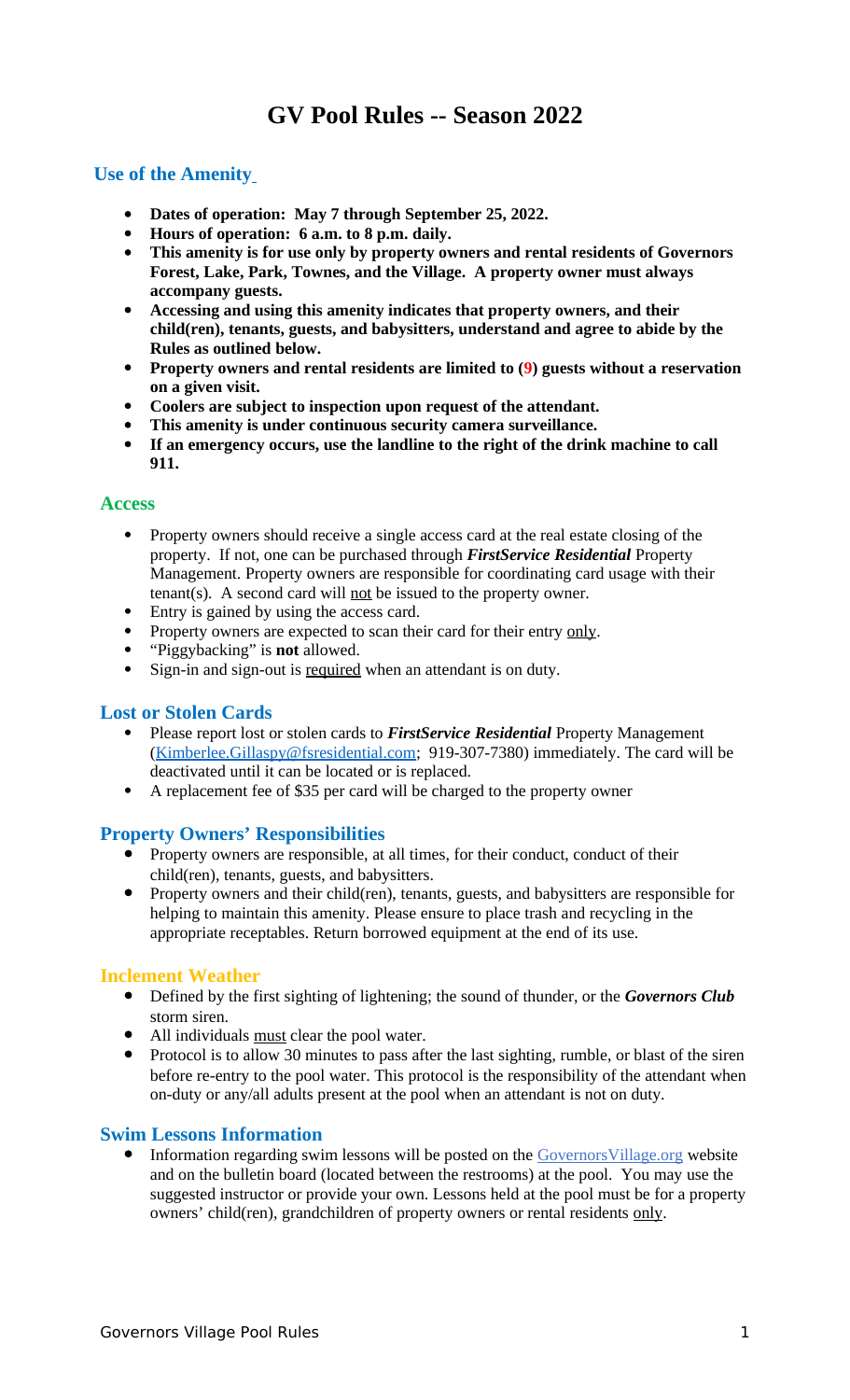# **Telephone and Internet**

- A landline is available inside the entrance of the gated area (to the right of the drink machine and one inside the kitchen) **for emergency use only**.
- Internet Access: Unrestricted Wi-Fi available, identified as "**linksys,**" with no password. The community is not responsible for its reliability or for any damage that may occur to electronic devices. Keep power cords out of harm's way.

### **Drink Machine**

• Coke Cola vending machine is stocked and serviced. Products are \$2.00/ea. for 20 oz. bottle. It accepts \$1 bills, quarters, nickels, and dimes only.

### **Lap Lane**

- One lane marker will remain in place daily for any lap swimmer's use. A lap swimmer has exclusive priority for the use of this lane at any time during the hours of operation.
- A second lane marker is available upon request of the attendant when on duty or at any time during the hours of operation. It is in the back left corner of the pool's deck.

### **Restrooms**

- Morning Opening of Restrooms: Code on the pad is 1, 2, 3, 4. Women's room turn the deadbolt to the right; Men's room turn the deadbolt to the left.
- Evening Closure of Restrooms: Press "Schlage" button for the Women's room turn the deadbolt to the left; Men's room turn the deadbolt to the right.

### **Parking**

- No parking at any time within the delineated **Emergency Lane** in front of the entrance. Reserved for law enforcement, fire department, and medical support. Violators are subject to being towed at their expense.
- No parking across from the driveways of property owners along Village Park Drive. Use the designated parking lot adjacent to the amenity.
- Bicycles, scooters, mopeds, etc. are to be parked in the rack provided outside the gated area to the right of the entrance.

# **Remember: Swim at Your Own Risk**

# **Rules for Using the Pool**

### **Things Allowed**

- Wagons and strollers are permitted within the gated area.
- Umbrella use is a personal choice. If you place an umbrella in the up position during your visit, please let it down at the conclusion of your stay.
- Kickboards are available to borrow with the expectation that they are returned.
- Alcoholic beverages may be consumed only by adults 21 years of age or older.
- Chatham County Health Department recommends that individuals shower before entering the pool.
- Please keep patio furniture 8' away from water's edge, per North Carolina State Law.
- Children under the age of 14 must be accompanied by a supervising parent, another adult (18 years of age or older), or a guardian at all times.
- Infants and children not toilet trained must always wear a swim diaper. Families are required to use changing stations in the restrooms to change diapers.
	- Personal floating devices are permitted but are not to be stored at the facility.
- Electronic music devices should be kept at a low volume.

### **Things NOT Allowed**

 No glass or ceramic is allowed within the gated area at any time. If broken, state law requires the pool to be closed immediately. This protocol is the responsibility of the attendant when on-duty or any/all adults present at the pool when an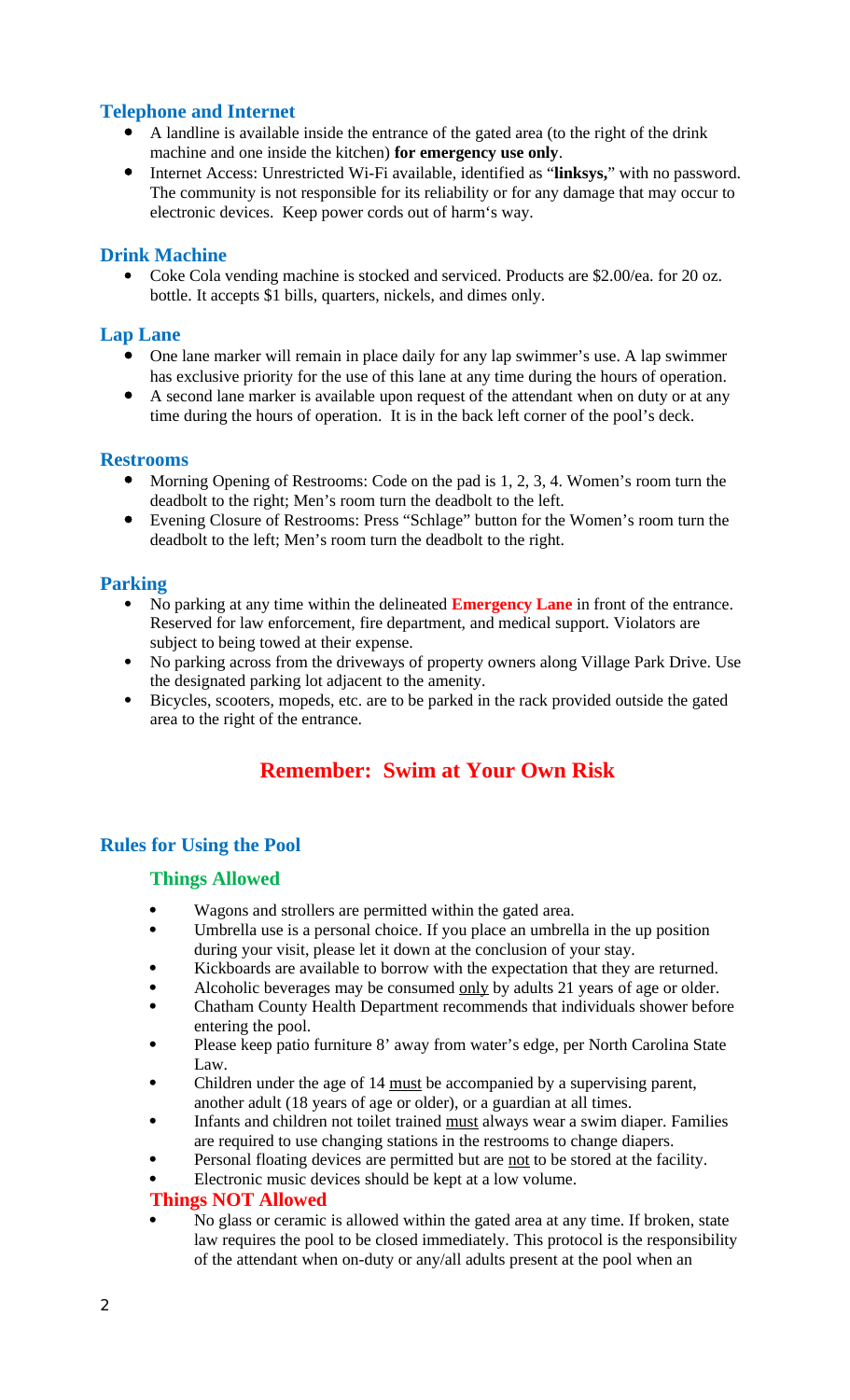attendant is not on duty. Contact David Ehinger, of the Aquatic Management Group, at [dehinger@aquaticmanagegroup.com](mailto:dehinger@aquaticmanagegroup.com) or 919-438-2159.

- No diving or acrobatics of any kind are allowed.
- After-hours swimming or individuals within the gated area after 8p.
- No running, horseplay, use of profanity, or improper conduct that is potentially dangerous or offensive will be tolerated.
- No squirt devices are permitted.
- Do not hang or stand on the lap lanes or the break point shallow marker.
- Smoking is prohibited.
- Clothing: Swimmers must wear a swimsuit. "Cut off" shorts, topless sunbathing and thong bathing suits are not permitted.
- All weapons, including concealed firearms, are prohibited within the gated area.
- No pets are allowed within the gated area.
- Individuals with skin infections or open wounds are not permitted to swim per Chatham County Health Department guidance.

### **Breaches of Rules**

- Property owners, child(ren), tenants, guests, and babysitters found in breach of any rules will be the subject of an incident report being completed and submitted to *FirstService Residential* Property Management.
- Reports will then be reviewed by the Recreation Committee.
- The Recreation Committee can solicit input from the Governors Village Board to review its findings and recommended action.
- Property owners will be held financially responsible for any damage or loss of property, as well as those expenses related to any legal action pursued from accurately linked incident(s).
- The Board reserves the right to revoke amenity privileges of any property owner for the remainder of the season.

#### **Pool Closure**

- The pool may be closed at any time at the discretion of the attendant on duty for weather related conditions, mechanical associated factors, or any other operational challenge.
- Fecal accidents: Chatham County Health Department requires the pool to be closed immediately for proper management.

Every effort will be made to notify property owners via Governors Village.org website or by email communication from *FirstService Residential* Property Management, as well as by signage displayed at the entrance gate.

### **Attendants**

 Our community has hired Aquatic Management Group to ensure that pool rules are being followed and that safety is a priority. The attendant(s) will enforce the rules in this document.

### **Ping-Pong Table**

- The table is accessible during hours of operation.
- During hours that an attendant is on duty there is a sign out/sign-in sheet for (2) or (4) paddles and (1) ball.
- The attendant will be happy to assist in setting up the table for use.
- Property owners, children, tenants, guests, and babysitters are expected to return equipment at the end of play.
- Failure for proper use of the table will result in the property owner's being financially responsible for replacement cost of equipment. The attendant will use discretion when measuring reasonable, expected wear and tear on equipment.

### **Kitchen**

- The kitchen is accessible during hours of operation. Property owners with approved reservations have priority use.
- Morning opening: Code on the pad is 4, 3, 2, 1. Then turn the deadbolt lock to the right.